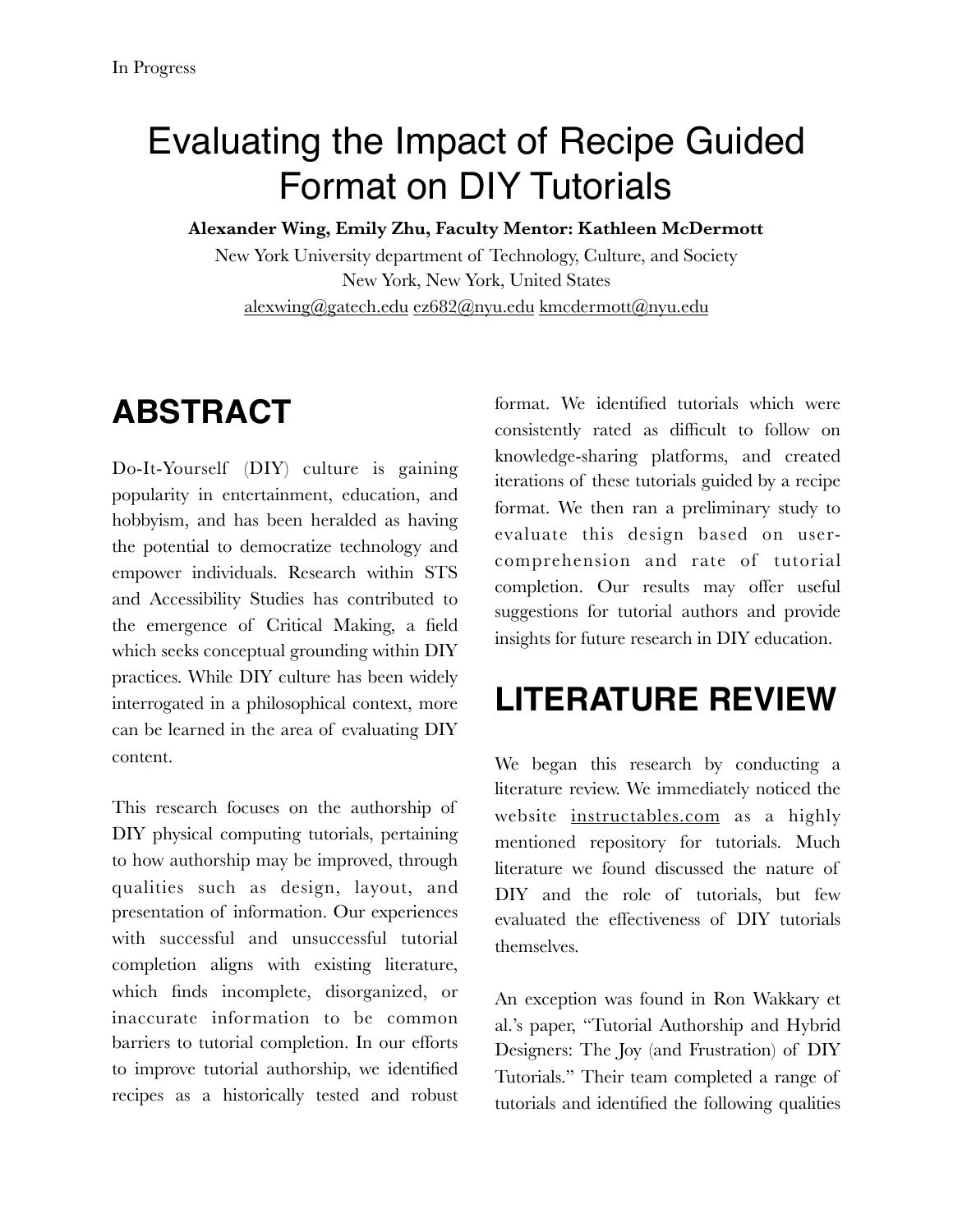for making effective tutorials: "Ensure information is accurate; Do not omit necessary tools and components; Clearly identify necessary tools and components; Identify prerequisite and necessary competences; Clearly sequence tasks and required information; Divide tasks into manageable steps; Communicate through texts and images in proximity to each other and relevant tasks; Provide quality images with consistent orientation."1

In addition, we perused previous research on frustration related to online learning and found that frustration can be caused by: learner errors/failures, slow speed, and generally being withheld from a goal.2

Another important precedent for this research is Dalton et al.'s paper, "From DIY Tutorials to DIY Recipes," which discusses translating tutorials into a traditional recipe format, similar to those followed in cookbooks. Similarly to Dalton et al., our team identified numerous properties in recipe layouts, that seemed likely to improve the intelligibility of online tutorials. In our research, we focused on modern online recipe formats from popular websites as opposed to a traditional cookbook style recipe used in Dalton et al.'s study. This would avoid issues Dalton et al.'s team ran into such as the inability to include rich media.3

Our research is also keenly focused on the layout, format and visual design of a tutorial and their respective effects on the effectiveness of tutorials.

# **CONTENT REVIEW**

After our literature review, we reviewed, completed, and discussed a diverse set of physical computing tutorials from various websites, most notably Instructables, Make Magazine, and Arduino Project Hub. We focused on popular yet difficult tutorials and noted any effective features and points of confusion based on tutorial comments and our own experiences. Our findings essentially aligned with Ron Wakkary et al.'s research, regarding the importance of tutorials providing complete and accurate information in manageable, steps with strong visual aids. We identified Arduino-based robotic arms as an engaging and challenging project for beginners, because it has elements of circuit layout, programming, and physical assembly of the arm structure. Finally, we took our favorite aspects from multiple robotic arm tutorials, to create a new tutorial, for an easy to use robotic arm that can consistently be built in under two hours.

We also reviewed popular and easy to follow recipe websites — Bon Appetite's Basically, Chefsteps, New York Times, and more — and took note of features that we felt were relatively uncommon amongst the tutorials we found and could be of benefit to such tutorials. The most important qualities we decided to use in our study were: including images in the initial materials section; writing lots of very short and concise steps as opposed to fewer, longer steps; still and moving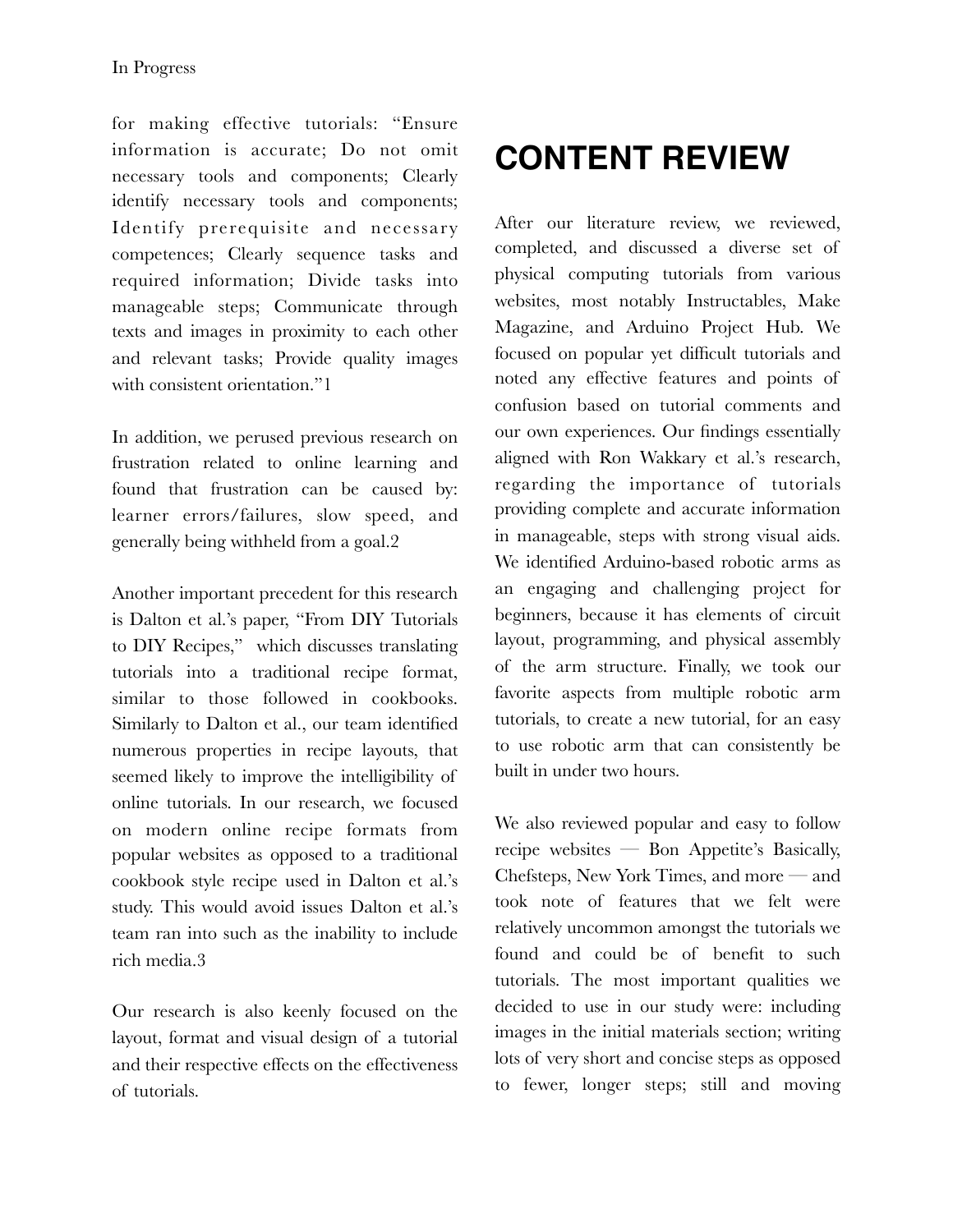pictures of each finished step; organizing information in a "mise en place" style (a common recipe motif in which individual parts are depicted or demonstrated before assembly); and including steps for troubleshooting.

#### **PRELIMINARY STUDY**

On instructables, we created a tutorial for our robotic arm guided by the recipe qualities we identified and a control tutorial which contained the same information, but laid out in a way more similar to other tutorials we'd encountered online: few but longs step with many images tightly packed together. Further, we created graphic elements to help improve the visual appeal and clarity of the recipeguided tutorial . Both the control and the designed versions were hosted on a private site and were used in our preliminary study. Prior to executing the study, we iterated on the tutorial design and tested it on friends to attempt to weed out any obvious problems such as any incomplete information.

In our preliminary study, we setup a workshop environment and divided our 9 participants randomly into two groups: A  $(n=5)$  and B (n=4). We provided both groups with the same pre-workshop survey. Then, Group A received our experimental tutorial while Group B received our control tutorial. The participants were provided all the necessary materials and were instructed to complete the tutorials as if they were at home, and to avoid asking questions and discussing the tutorial amongst others in the workshop. All participants started working at the same time. While the participants were working, we took qualitative notes of any interesting occurrences and participants' progress or mistakes. After a participant finished their tutorial, we asked the participant to fill a postworkshop survey before answering any of their questions.

#### **FINDINGS**

(Did not include any stats tests yet also need to include survey results.) Most participants made the same small yet serious error: they would not align wires properly on the same row on the breadboard. However, once we informed the participants about this error and helped them correct it, all participants but one were able to complete the tutorial completely. This was surprising since all workshop attendees were beginners and some had little to no experience with physical computing.

From our survey data, this workshop experience seemed to make both group A and B more interested in electronics. We think that the choice of a robotic arm for our tutorial served to be effective as an engaging project. Participants in group A found the tutorial less challenging and less frustrating. Since group A's tutorial appears to be much longer and less condensed, we were expecting participants to find tutorial A more intimidating but they found tutorial A to be less intimidating. We would like to perform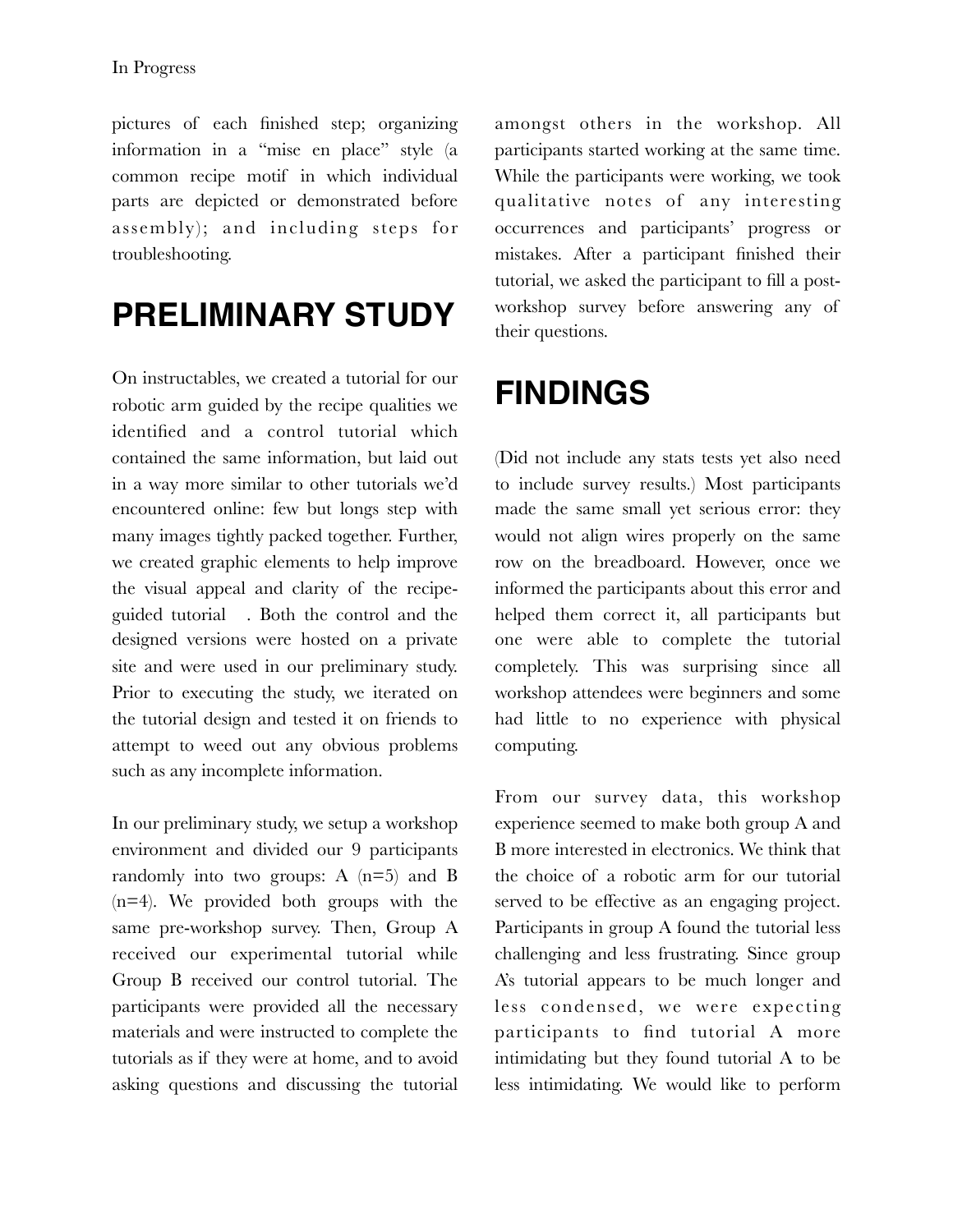more research with a larger sample and more refined tutorials to confirm our findings.

From our qualitative notes, we noticed that the format difference made a surprisingly small difference in the completability of the tutorials between group A and B. Most of the problems of the tutorials seem to be totally unrelated to the format, for example not perfectly aligning wires in the breadboard or having lots of trouble screwing on servos horns. Additionally, participants seemed to focus the majority of their attention on pictures, which were identical in both tutorials, rather than the text. However, the text seemed to be important to the participants for small but important details. Most significantly, each participant completed the tutorials in very different ways. For example, some completed the steps out of order, some utilized google more than others, and some seemed to test more often than others.

Overall, we still believe that online recipes can serve as an effective guide for the format and design of online tutorials as it seemed to improve the ease of identifying materials and may reduce frustration.

## **FUTURE TOPICS OF INTEREST**

While we initially began this research with the intention of identifying a format that can consistently improve the legibility of online tutorials, and while our initial findings indicate that the recipe-guided format could be marginally helpful, the most important factor in tutorial success remains the completeness of the educational content. Despite the fact that we created numerous iterations of the same tutorial, during the preliminary study, participants still identified two mistakes on our part; a fact which forces us to acknowledge the difficulty in creating a tutorial with no content errors. With this in mind, as well as our observations regarding the diversity of participants' approaches to engaging with the online content, we believe that rather than attempting to identify a "perfect," tutorial format, further research may be more beneficial in the area of identifying or creating a tutorial format that accounts for and better accommodates the variety of ways people use tutorials One possible avenue we were considering is to make a metaphorical cookbook format for recipes where basic information such as how to use a breadboard would be presented at the beginning of the metaphorical cookbook and linked to where appropriate throughout all the cookbook recipes (tutorials), giving participants the option to seek more detailed information when needed, but not overwhelming them by presenting of all of the necessary content on one page We also believe that more can be gained in the field of tutorials and electronics by investigating recipes.

We were also considering more graphic heavy tutorial formats that use significantly less text than the average tutorial as users did not seem to care so much about the text. We would also